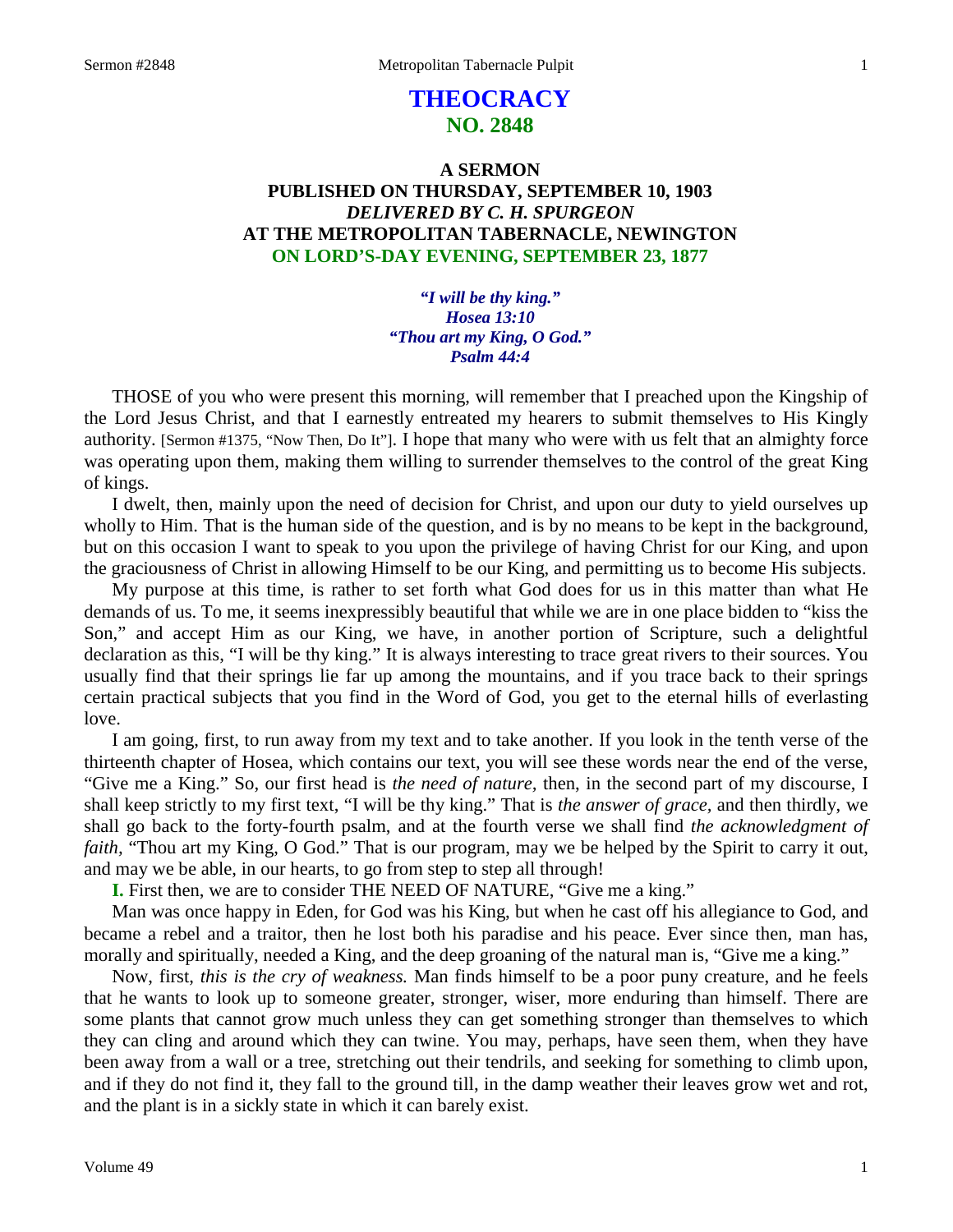Such is human nature. It is a trailing thing, and it fain would be a climbing thing, and a clinging thing. In some persons, this trait is very conspicuous. They are always wanting somebody to whom they can cling, and this tendency is the source of the greatest possible danger and sorrow to them. They select wrong objects for their love and trust, and consequently, they are betrayed, they are disappointed, and they sadly learn the meaning of that text, "Cursed is the man that trusteth in man, and maketh flesh his arm, and whose heart departeth from the LORD."

That is the result when this clinging tendency is wrongly used, but many people have this tendency. Man is weak and he knows that he is weak, and therefore, he cries, "'Give me a king'—someone who will guide me, direct me, govern me, rule me, take care of me."

Besides being the cry of weakness, it is also, oftentimes, *the sigh of distress.* In the ninth verse of this chapter we read, "O Israel, thou hast destroyed thyself; but in me is thine help." Then follows my first text, "I will be thy king." Do you see the connection of the two passages? A King is promised to them because they had destroyed themselves. When a man feels that he has destroyed himself—brought himself down to destruction by his sin and folly, then he too, cries, "Give me a King." He wants help that he may be brought up out of his sad condition.

When a soul is really convinced of its sin, and made to see that it is brought under the sentence of God's righteous law, it naturally cries out for something, or someone, that can give it the help which it does not find in itself, and this craving is often the cause of our being duped, for a so-called "priest" comes in and he says, "I can help you, I am ordained of God to rescue you from destruction." Many people are willing to trust in anything that has certain robes upon it, but for my part, I will trust neither in chasubles, nor albs, nor stoles, nor any decorations or dresses, whether they are on linen-horses or on men-milliners. What can there be in man, or in his clothes, that can be of help to his fellow man in such a case as this?

Besides, God has not entrusted such a ministry as that to any man. He has bidden His servants preach the Gospel, and that Gospel conveys help, and light, and power to all who believe it, but as for forms and ceremonies, musical performances, ornate ritual, masses, and the like, they are sheer deceptions through and through. Trust not the weight of a feather to them, much less your souls.

But again I remind you that there is in man a craving which makes him long for someone who can rescue him from destruction, and the mercy is, that God meets that craving by setting before us His dear Son, who is Prophet, Priest, and King—Prophet to reveal to us the mind of God—Priest to cleanse us by His own blood, and to make us acceptable to His Father—and King to rule and control us, and bring us into conformity to His own will. I know that cry right well, and for years I sent it up from the very depths of my soul, "'Give me a king,' one who is wise enough, and strong enough, and willing enough to help my soul in its greatest extremity."

Further, dear friends, if sinners were wise, this would also be *the prayer of thoughtfulness.* I will suppose that I am addressing a young man to whom God has given a wise and understanding heart. He has passed his majority, and is just about to leave his father's roof, and he feels that now everything must depend upon himself and his own character, he cannot depend upon others as he has done in the past.

Now, if he is a wise young man, he will say to God, "Give me a King," for he will know from observation, I hope, rather than from experience, that anarchy in the soul is a truly terrible thing. There have been men of great talents, who, it seems to me, in the providence of God, have been permitted to live on purpose to show what a man is when there is no King in his soul—when every passion that rules him, leads the mob of his faculties to tumult and revolt. If his thirst said, "Drink," the man drank till he was drunken. If his natural appetite and taste said to him, "Gratify us," he gratified them even though thereby, he plunged into all manner of licentiousness and excess.

There have been men, I say again, of great talents, who have blazed in the moral firmament like meteors, and have astonished many with the brilliance, yet luridness, of their light, yet their influence has been baleful to the nation, and mischievous to all men except those who learned from them not to try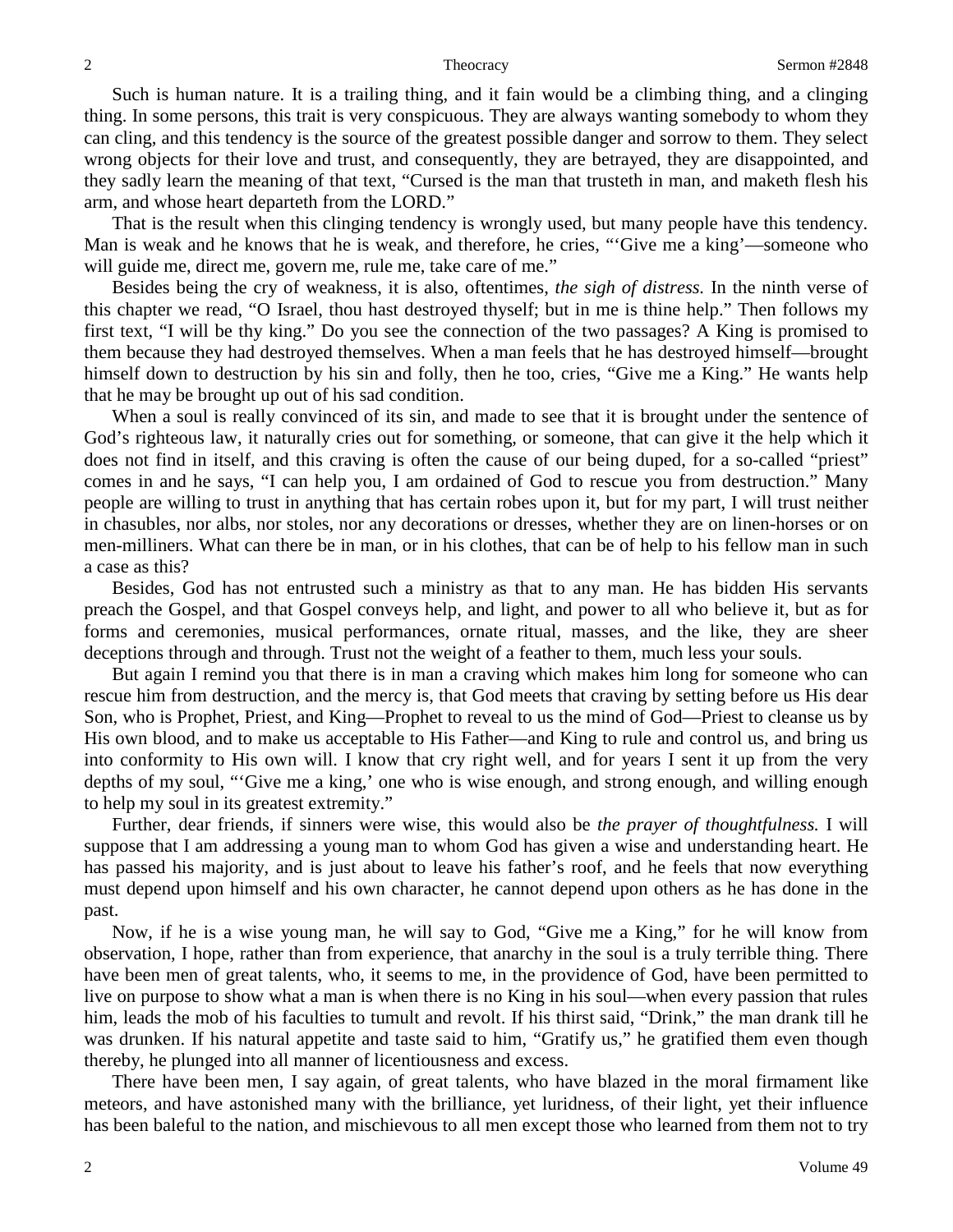### Sermon #2848 3

to govern their own passions in their own strength. To let all the powers within us be without a supreme Ruler is the most terrible thing that can happen to any man. Young man, never believe that it can be for your good to follow the leading of your own evil passions. No, it is in restraining yourself that your welfare and your happiness will lie, not in throwing the reins upon the neck of carnal desires, but in reining in those fiery steeds, and keeping them well in hand, and to do that you need to pray, "Give me a King."

It is a dreadful thing to lead an aimless life. I know no person in the whole world, who is more wretched than a man who has no true objective in life. His father, perhaps, left him all the wealth that he could desire, and now the sole occupation of his being is to kill time, and to dig its grave and his own also, as quickly as he can. He does not live to benefit others, he has no high and noble objective as his guiding star, but he simply squanders his time till it is all gone. Now that is the most miserable man I know.

A man, who is toiling hard to bring up a large family may be, and very often is, among the happiest of men. A man who has an objective in life—especially if it be an unselfish one—and who strains all his faculties in order that he may attain it, is sure to be happy, possibly, happier while he is pursuing that objective than after he has attained it.

Trying to win a race warms a man, and produces in him joy—the joy of activity, the joy of competition, and often, the joy of success, but there are some young men, who start out in life intending to do nothing, and they do it very thoroughly, they are great consumers of bread, and meat, and wine, and such-like things, but beyond that, I know not what is to be said about them. Such poor, aimless beings are always unhappy. They pretend to be merry, and they make a great noise which is supposed to imply joy, but it is only like "the crackling of thorns under a pot."

They know nothing of what substantial pleasure means. I would as willingly never have been born as live without an objective, and long ago, I said, "'Give me a king.' Give me something to live for, something to die for—something that commands all my faculties, and wakens up all my powers something that stirs my spirit, and makes a man of me. 'Give me a king.' I must have a King, or else what is life worth to me?"

Any thoughtful man will also have noticed that selfishness, if it controls our life, is a mean thing. Look over there! Do not tell me that So-and-so is a man, tell me that he is one of a herd of swine greedily devouring all that he can grasp. He simply lives that he may be rich—that *he* may be famous that he may be called respectable—he lives only for himself, his soul is so small that it is hooped up within his own ribs, his heart—if he has one—is so cramped that it never goes out on behalf of others, but only beats one tune, and that is, "Take care of Number One."

That is a wretched kind of life and any thoughtful young man must say, "I don't want to live like that, 'Give me a king.' Let me keep clear of all selfishness, I do not want to be under the sway of the tyrant, Self. Let me have something that will rule and govern me. Give me a constitutional monarchy. Give me someone who is worthy to have the control of my whole life."

I recollect that the thoughts which passed through my mind, when I was starting in life, were something like these. I distrusted self-guidance, for I saw how unsafe it was. I have told you before that I knew one who was at school with me, who used to be held up as a pattern and example to me—such a good boy, such an excellent young man. He came to London, but within a few weeks, London was too much for him, and I saw him come home in disgrace, his employer would not have such a fellow in his house.

Then I said to myself, "That may be my experience if I trust to myself. I should not like to begin life, away from home, in disgrace, to continue it in dishonor, and to die with everybody feeling that it was a relief to the world when I was gone," so I said to myself, "By what means can I ensure my character? Can I get a guarantee that I shall be kept?" And when I turned to this blessed Book and found that the Lord Jesus Christ had promised to keep those who committed themselves unto Him, I accepted Him upon this ground, as well as upon others, that He was able to keep that which I had committed unto Him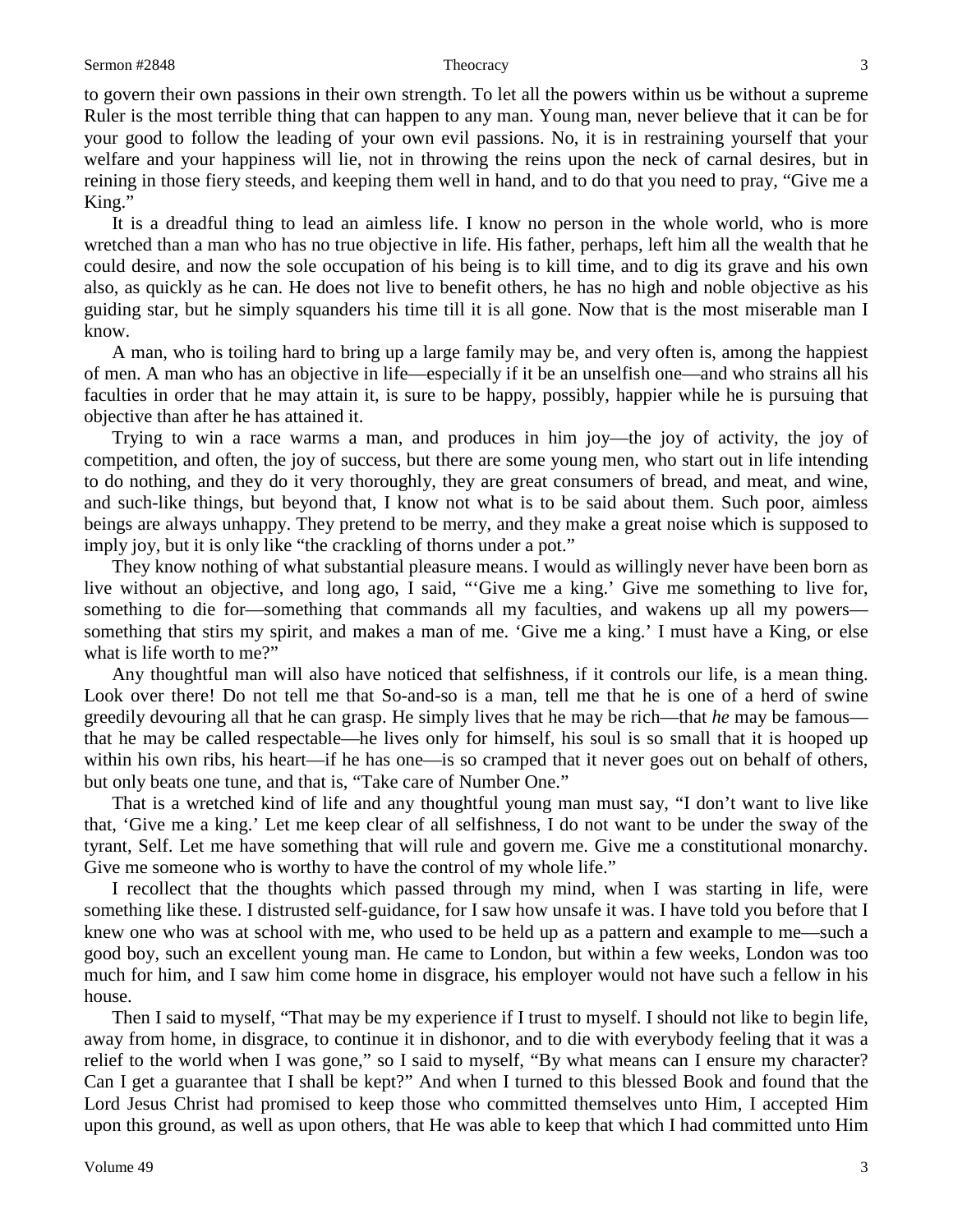until the great day of His appearing. In that sense, my prayer was, "'Give me a king,'—somebody who will take charge of me, care for me, and protect me." And I believe that such a cry as that is a very wise one for any young man to utter, and also for anyone else who has not yet owned the Lord Jesus Christ as King.

Once more concerning this cry of nature, *it often comes up as the result of experience.* Ah, how little do we learn except as we go to school to Dame Experience, who raps us on the knuckles very hard! When a man discovers, to his surprise, that he has played the fool, as soon as he becomes wiser, he says, "Give me a king." How many a man, who has made shipwreck of his life and has only discovered it when he has been upon the rocks, has at last cried, "Oh, that some strength greater than my own, had saved me from this ruin!"

I have known men, when they have been under a sense of danger—when they have seen death approaching—begin to cry, "'Give me a king'—one who can fight the last enemy for me—one who can ensure my safety when I pass through the valley of death shade."

This experience, too, sometimes makes a man feel *the weight of responsibility.* He says, "How can I bear it?" And he wants someone who is his superior—someone who will tell him what to do so that, when he does it, the responsibility will no longer be with himself. Have not many of you who are without Christ felt a desire to have somebody with whom you could leave your responsibilities? Well, this is just what the Christian finds in Christ—that he can bring all the difficulties in his life to his great Lord and King, and leave them there, and find in his King, when he obeys Him, the promise that in obedience shall be the path of safety. It is a blessed thing to have such a King. When we have once yielded ourselves to Him, our care is ended, and we are at peace.

So much about the need of nature.

**II.** Now, secondly, and but briefly, I have to speak upon THE ANSWER OF GRACE, "I will be thy king."

Listen to this short sentence, ye who are longing for a Master-Spirit to rule your spirits, "I will be thy king."

Notice *the condescension of this promise.* Here is a ruined kingdom, "O Israel, thou hast destroyed thyself; but in me is thine help. I will be thy king." Who will care to wear the battered crown of a desolate kingdom, whose metropolis is destroyed and whose land is sown with salt?

The great Lord and King of mercy says, "I will. Lost and ruined as you are, I will accept the monarchy of your soul. I will be your King. You have had many lords who have had dominion over you, yet I will be your King, and I know those pretenders are yet alive, and seek to set up their old claims over you, and to get the mastery over you again. It is an uneasy throne, yet I will occupy it. I will be your King."

"Besides this, you are very unruly subjects, in this kingdom there are many thoughts, and longings, and lustings that are in rebellion against Me, yet I will be your King. Many disloyal subjects are there within My town of Mansoul, yet I will be the Prince of it and drive out all the followers of Diabolus. Enemies are threatening on the right hand and on the left, and whoever becomes king must carry on a long and serious war, yet I will take this thorny crown and wear it, I will be your King."

Is not this wonderful condescension on God's part? Do not you, beloved, feel ready to spring up, and say, "Blessed Lord, if Thou wilt be our King, we will gladly be Thy subjects, rejoicing that we may have such a King as Thou art"?

Notice next, *how suitable and satisfactory such a King as this is to us!* If a man must have a king, and yet can have his choice as to which king shall be his, it is well for him to have the One whom wisdom itself would select, for there is none to equal Him. He is a King who is able to subdue the whole territory of our nature through His almighty power by which He is able to subdue all things unto Himself. O blessed King, we are glad to have You to rule over us, and to have our stubborn and rebellious passions brought under the power of Your grace!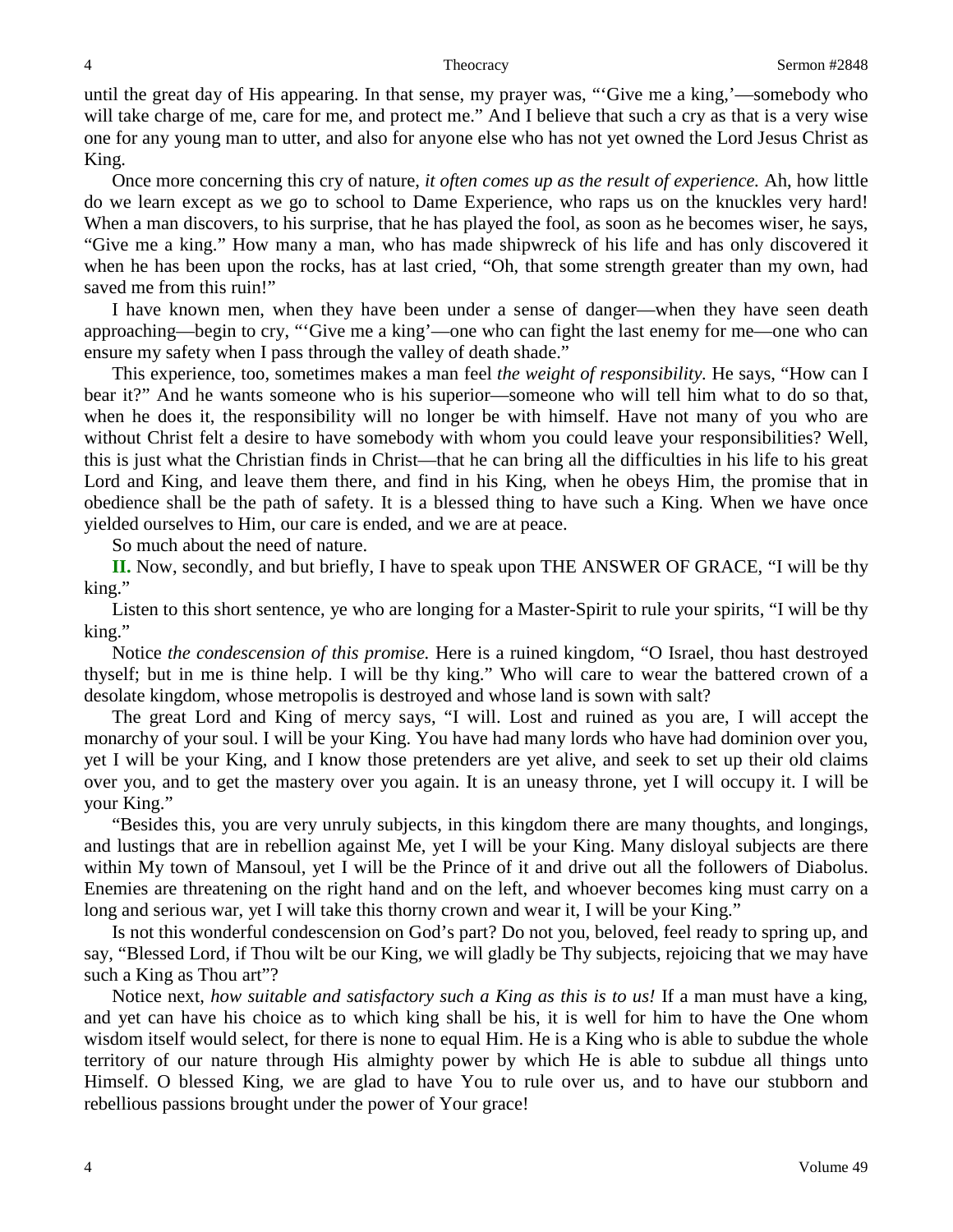This gracious King is in every way worthy to rule over us. Think, beloved, what your God is, what your Savior is. Ought He not to be King over you? Yes, verily, then let us set Him up on a glorious high throne and let us rejoice that we can bow down before one whom it is an honor to obey. What wisdom He has to govern us aright! Fools should not be kings, but infinite wisdom is fully qualified to rule us altogether.

Then, what perfect goodness there is in the Lord Jesus Christ, what unspeakable goodness in the Divine Father, and in the ever-blessed Spirit! Happy are the people whose King is the Lord of hosts. Besides, think what love He has shown to His subjects! Behold His head, His hands, His feet, look upon the spear-mark in His side, for it was by those wounds that He bought us. Worthy is the Lamb that was slain to be crowned as our King, and to receive the loyal homage of our hearts.

> *"Let Him be crown'd with majesty Who bow'd His head to death; And be His honors sounded high By all things that have breath.*

*Jesus, our Lord, how wondrous great Is Thine exalted name! The glories of Thy heav'nly state Let the whole earth proclaim."*

So, it is a proof of infinite condescension, on God's part, for Him to say, "I will be thy king," and we realize what a suitable King He is for us, and how satisfactory it is for us to have such a blessed Master and Lord!

Then, brethren, how *unspeakably consoling* it is that the Lord should be our King! I say, "consoling," for who could feel unsafe or uneasy when JEHOVAH becomes his King? If the eternal and invincible God becomes our King, what foe can harm us? His shield can protect us from all the arrows that fly by night or by day. How consolatory it is for us to submit to such a God—no longer to stand up in opposition to Him, but to lie down at His feet as His loyal subjects—no longer to have a will and a way of our own, but to submit unreservedly to the will of God—to lie passive in His hands and let Him be our King!

Have you never experienced this kind of consolation in a time of deep affliction or bereavement? You have lost the delight of your heart, the joy of your eyes—the dearest one you ever had, and you have somewhat rebelled. In that rebellion has been the very bitterness of your grief, but you have said, "The LORD hath done it, He is my King, so He has the right to do with me just as He wills." That is the great source of your consolation, you never get relief from the anguish of your spirit till you see Jesus as your crowned King and only Lord, and lay your hand upon your mouth, and in the silence of your soul say, 'It is the LORD; let him do what seemeth him good."

And oftentimes, this same precious truth has consoled you when you have been in great difficulties and embarrassments. I often sing to my Lord those lines by F. T. Faber—

> *"When obstacles and trials seem Like prison walls to be, I do the little I can do, And leave the rest to Thee.*

*And when it seems no chance nor change From grief can set me free, Hope finds its strength in helplessness, And patient, waits on Thee."*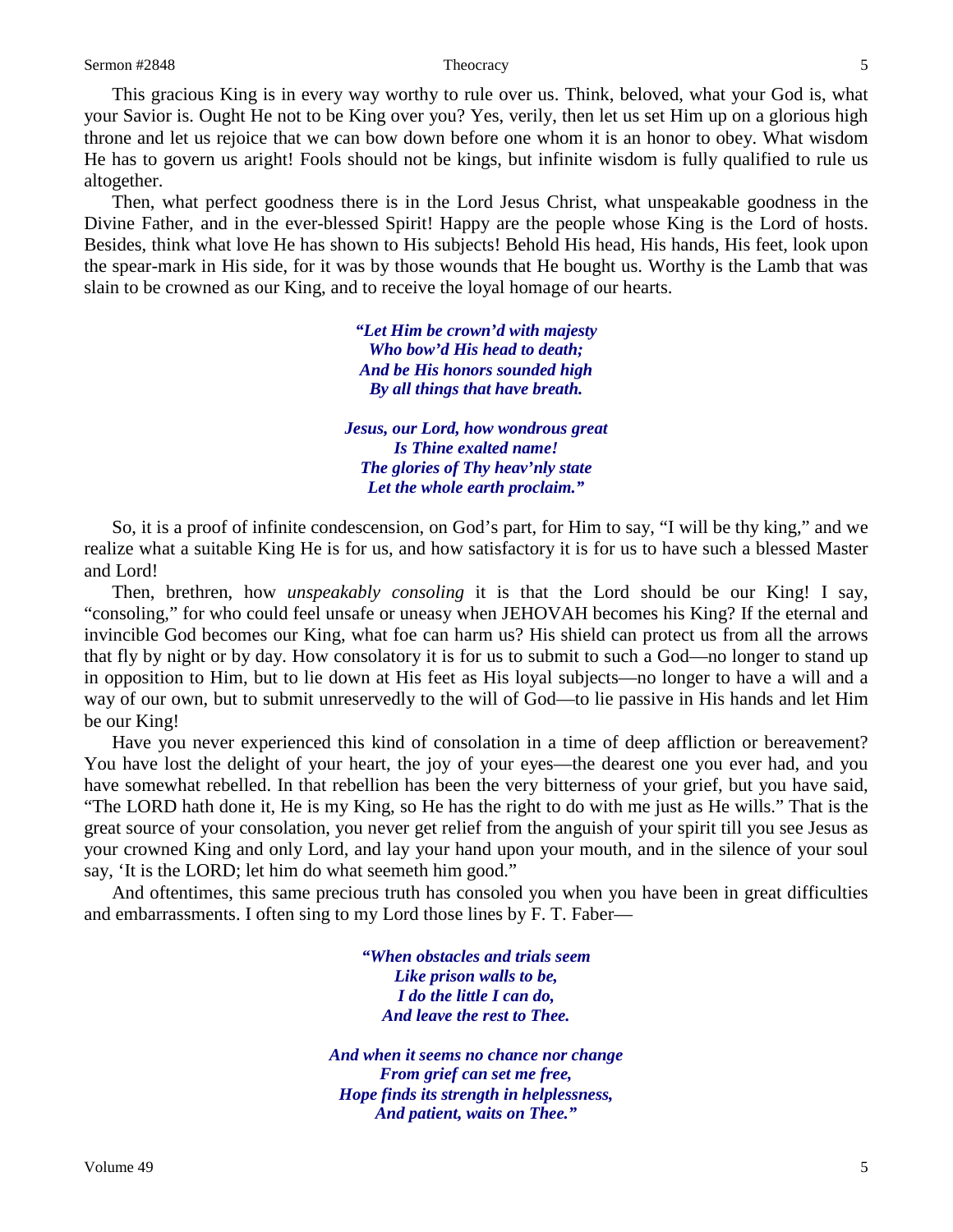I do not know a stronger force in all the world than utter helplessness for that is the end of all care. Many and many a time I have tried, till my head has ached, to work out a problem in church government, but have not discovered the solution, I could not see any way out of it, so I have just done as a schoolboy would who shuts up the two parts of his slate and puts it on the shelf. I have said to myself, "I will never have anything more to do with the matter, but will leave it for the Lord to solve," and I have found that the proposition has been worked out for me in due time.

So, dear friends, your strength is to sit still, and to feel that you have a King who can settle all your difficulties. When the servant at the door is puzzled by the many questions that are put to her, she says, if she is wise, "I cannot answer you, but I will go and ask my master," and when she has received the message from her master, she has no further trouble about the matter, she simply says, "I have told you what my master says, if you do not like it, I cannot help that, for I am only his messenger." That is the way to end all controversy.

A young man, or anyone else who has a number of questions put to him by various persons, will be wise if he says, "Well, I have searched my Bible and found what the King says about these points, if that does not satisfy you, I am sure I cannot. Your quarrel is no longer with me, but with my Master, you must settle the matter with Him." This is a blessed consolation, it gives joy to the spirit to have God for your King. No man is so free, no man is so happy, as he who loyally bows before the King of kings. To serve God is to reign. He who has God for his King is himself a king.

Further, think *how gloriously inspiring it is to have God as our King*. I should not like to be a soldier in the armies of certain kings whom I might mention, if I were in their service, I should try to run away as soon as I could, for I would feel ashamed to have anything to do with them. If you were a soldier in the army of some little, mean, beggarly tyrant, I think that you would be glad to leave your regimentals at home whenever you could. It is strange that any man could be found to fight for some of the miserable miscreants who have been found in the ranks of kings. But with Alexander as leader, every Greek became a hero, he was so great a warrior that each man in his army felt that he was himself great.

Now, when the Lord Jesus Christ becomes our King, it is most inspiring to us, for He leads us on to fight with sin, to fight with selfishness, to overcome evil by love, and to conquer hate by kindness. It is a grand thing to serve the King whose fights are all of that sort, and to have Him for a King who never shirked a battle, but who was always to the front, the bravest of the brave. It is grand even to unloose the latchets of His shoes. To be trodden on by Him would be a high honor. To do anything, however little, in His cause, makes us feel ourselves elevated.

My dear young friend, if you have God in Christ Jesus to be your King, your life will be sublime, with Him for your example, with His grace to lead you on, you shall continually rise higher and yet higher still until even your common life shall be made sublime. Oh, blessed, blessed, blessed—thrice blessed—is everyone to whom Jesus Christ is King and Lord! If we are linked with Him, we are ready either to live or to die.

**III.** Now turn with me to my second text, which you will find in the forty-fourth psalm, and the fourth verse, "Thou art my King, O God." That is THE ACKNOWLEDGMENT OF FAITH.

Let me just pause a moment and ask each one of you here, "Can you say that?" Can you say that, my brother? Can you say that, my sister? At the close of this morning's service, we sang—

> *"'Tis done, the real transaction's done, I am my Lord's, and He is mine,"—*

and it was noticed by careful observers, that there were some persons in the congregation who did not sing that verse—they shut their mouths quite firmly while others around them were singing. I was glad that they were honest enough to do so, and that they would not sing what they could not truthfully sing. At the same time, I was very sorry that their honesty compelled them to make such a silent confession of their lack of subjection to the Lord Jesus Christ. He is not your King, then? He is your Creator, but not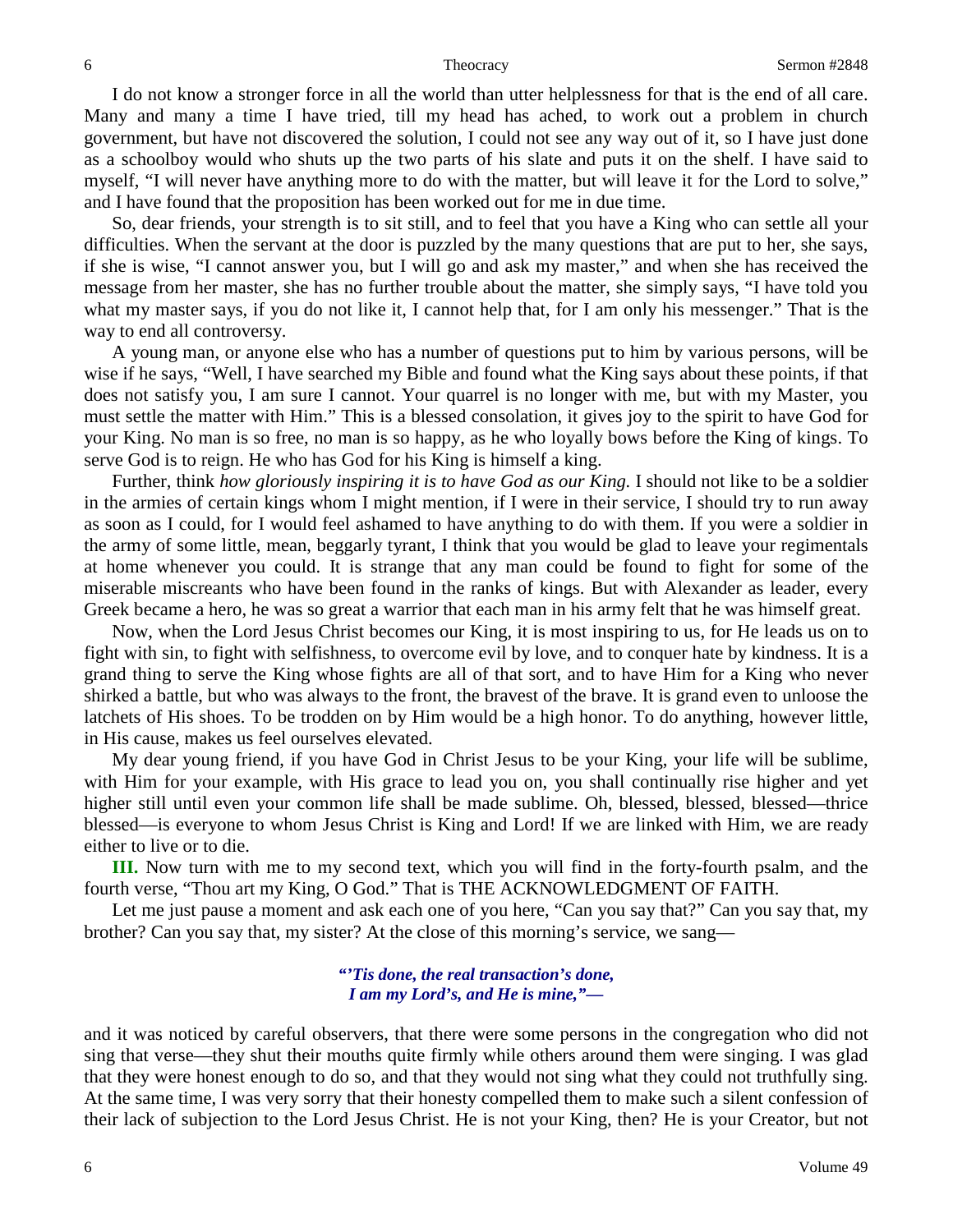your King! He is your Preserver, but not your King! He will be the Judge of quick and dead, yet He is not your King! He is the one and only Savior of the lost, yet He is not your King! Sadly, sorrowfully, let this thought eat into your spirit, "Then, I am a rebel against the Lord Jesus Christ." For He is, lawfully and rightly, your King, and you are a traitor, for your heart plots against Him.

Remember also that if you die without accepting Him as your King, there is a text which I scarcely dare to quote, yet I must, and as I do so, let it fall like fiery hail upon your spirit, "But those mine enemies, which would not that I should reign over them, bring hither, and slay them before me." God grant that none of you may ever know what that terrible verse means.

But now, having given you that word of warning, I ask you to think of the blessedness of having the Lord to be your King. If you look at this forty-fourth psalm, you will see that *when God is our King, we may confidently expect to enter upon our inheritance in the skies,* "Thou didst drive out the heathen with thy hand, and plantedst them." That is to say, each one of the tribes that entered Canaan under Joshua, obtained its proper portion in the covenant-given land of promise, and we, who are under the leadership of King Jesus, the true Joshua, the one and only Savior, shall win the heritage above, and each one of us shall stand in his lot at the end of the days, blessed forever and ever in our portion in the heavenly Canaan.

Notice, next, that, if the Lord be our King, *we may expect help in the time of trouble.* Read the whole of verse four, "Thou art my King, O God: command deliverances for Jacob." If ever you are in poverty—if ever you are in sickness—if ever you are under slander and reproach—if ever your spirit is depressed—if ever family trials affect you—if ever the clouds in your sky are heavy, and the days are dark—you may go to your King, and tell Him all and expect Him to "command deliverances" for you, for if He be your King, He will see you through, and bear you up, and make what appears to be evil to work for your good, and cause your troubles to prove to be the best of blessings to you. Who would not have such a King as this?

Next, notice that if the Lord be our King, *we should repose in Him entirely,* as the psalmist says, "For I will not trust in my bow, neither shall my sword save me." What a mercy it is to be able to put up your weapons—to feel that there is Another who fights for you—to have done with care, worry, distress, and just to feel that you have left everything with Jesus your King! If He cannot do it, then it must be left undone. Oh, it is blessed to feel that you have put the affairs of your soul into your King's hands, and that you have left the whole of them with Him, in the utmost confidence! Who would not have a King upon whom it is perfectly safe to rely?

More than this, he who has God for his King *knows that he is saved.* Read the seventh verse, "But thou hast saved us from our enemies, and hast put them to shame that hated us." He who owns Christ as his Lord and Master knows that he is saved. His salvation is not a thing that is to be accomplished tomorrow, it is done now. It is not a privilege to be enjoyed only in the last few moments of our life, but it is to be enjoyed now, for our King has covered us with the garments of salvation. "Being justified by faith, we have peace with God," even now. Our salvation is finished, our great Messiah said so on the tree, and He spoke the truth. "He that believeth on him is not condemned."

And last of all, he who takes Christ to be his King *has cause for present joy and rejoicing.* In the eighth verse, the psalmist says, "In God we boast all the day long, and praise thy name for ever." He who has Christ for his King need never be ashamed of his Monarch, or of his Monarch's livery, or of his Monarch's laws, or of his Monarch's friends. He may, rather, adopt the high strain of boasting in his God, and triumphing in Him all the day long.

So I end by repeating the question I asked earlier in my discourse—can each of you say, "Thou art my King, O God"? If not, what is your position with regard to Him? If you do not own Him as your King, you are a rebel, yet, if you are ready to own that fact, you come under the act of amnesty which is available for regicides—for you rebels are just that, and even deicides in having conspired to put the King of glory to death by your sin, and you shall have even this high crime of God-killing blotted out from the King's records.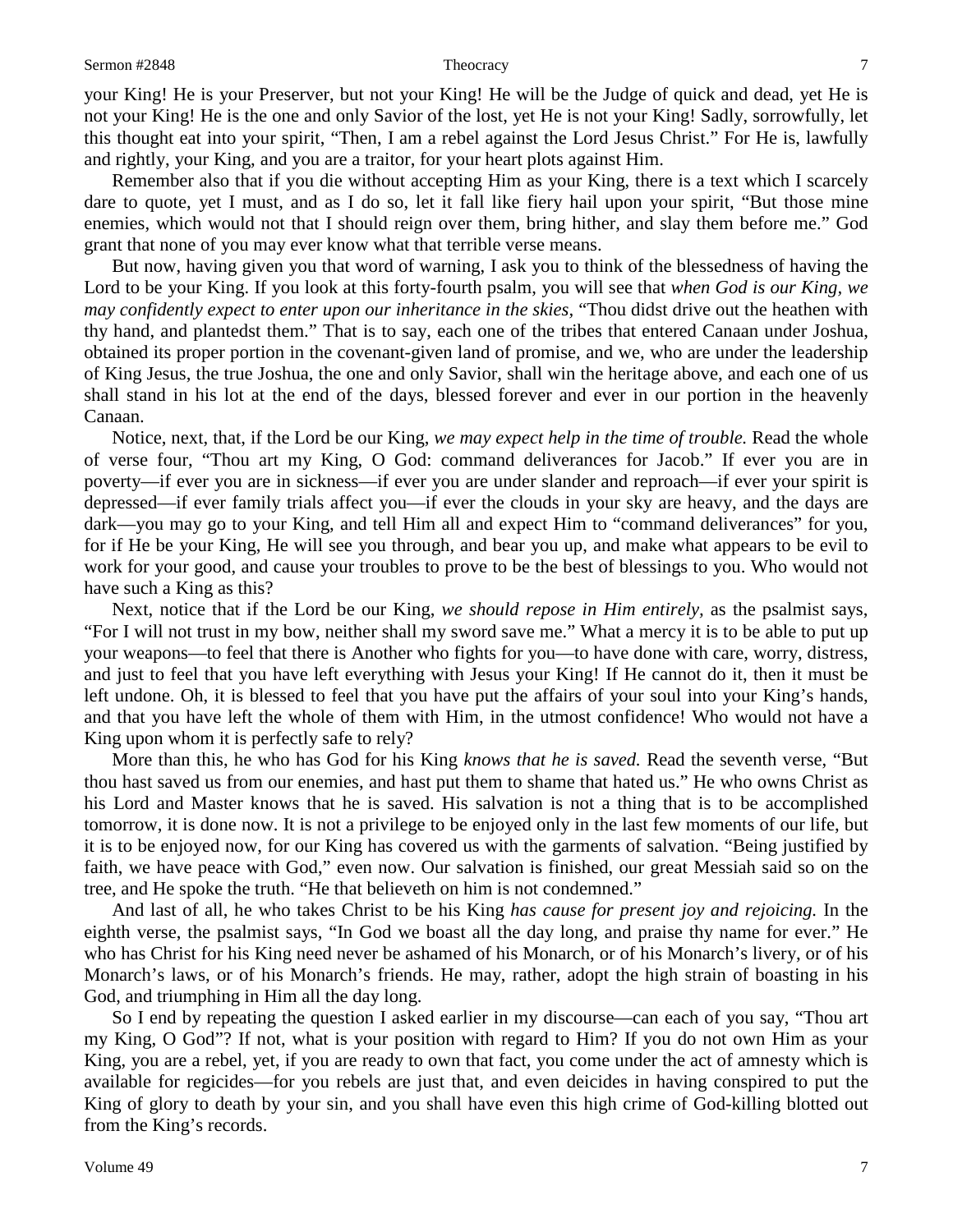You shall be just as though you had never sinned at all if you are willing to take Christ to be your King and Savior. "Him hath God exalted with His right hand to be a Prince and a Savior, for to give repentance to Israel, and forgiveness of sins." Will you have Him? I mean, the Son of God, who was also the Son of Mary. I mean the man of Nazareth, who is also very God of very God. Trust to the atonement which flowed from His wounds. Accept the power which God has given to Him, for all power in heaven and in earth is given to Him.

God has given Him power over all flesh, that He should give eternal life to as many as His Father has given Him. Only trust Him, cast your souls upon Him, yield yourselves to His sway. Repent of sin, if you lay hold upon His perfect righteousness, at once, the guilt of the past is gone, and you shall be admitted into the full privileges appertaining to citizens of the heavenly kingdom and subjects of the great King of kings. I trust that even before this service closes, some of you will say. "By the grace of God, and through the power of the Holy Spirit, I yield myself to Jesus, my Lord and King, to be His loyal subject and faithful servant forever and ever."

God grant it, for His dear Son's sake! Amen.

### **EXPOSITION BY C. H. SPURGEON**

### *PSALM 44:1-8 AND PSALM 45*

**Psalm Chapter 44. Verse 1.** *We have heard with our ears, O God, our fathers have told us, what work thou didst in their days, in the times of old.*

How Israel was restored to Canaan, and the Canaanite and Perizzite were driven out, that God's chosen people might occupy their appointed place.

**2-3.** *How thou didst drive out the heathen with thy hand, and plantedst them; how thou didst afflict the people, and cast them out. For they got not the land in possession by their own sword, neither did their own arm save them: but thy right hand, and thine arm, and the light of thy countenance, because thou hadst a favour unto them.*

They did use their own arm and sword, but for all that, it was God who won the victory for them. It was His might that made them brave, and a consciousness of His gracious purpose that made them strong, so that they routed all their foes until, from Dan to Beersheba, the land was all their own.

**4-6.** *Thou art my King, O God: command deliverances for Jacob. Through thee will we push down our enemies: through thy name will we tread them under that rise up against us. For I will not trust in my bow, neither shall my sword save me.*

See how the lesson from ancient history was turned to practical account in the psalmist's own experience, "As our forefathers were delivered, not by their own bow or sword, but by the right hand of the Most High, so I will not trust in my bow, neither shall my sword save me." Brethren, let us always labor to reproduce in ourselves, by God's grace, the best experiences of His saints. Wherever we see the hand of the Lord displayed in others of His people, let us pray that the same hand may be manifested to us and in us.

**7-8.** *But thou hast saved us from our enemies, and hast put them to shame that hated us. In God we boast all the day long, and praise thy name for ever. Selah.*

**Psalm Chapter 45. Verse 1.** *My heart is inditing a good matter: I speak of the things which I have made touching the king:*

You know what King is referred to here, it is He, of whom the psalmist said in the fourth verse of the previous psalm, "Thou art my King, O God." "I speak of the things which I have made touching the King."

**1-2.** *My tongue is the pen of a ready writer. Thou art fairer than the children of men:*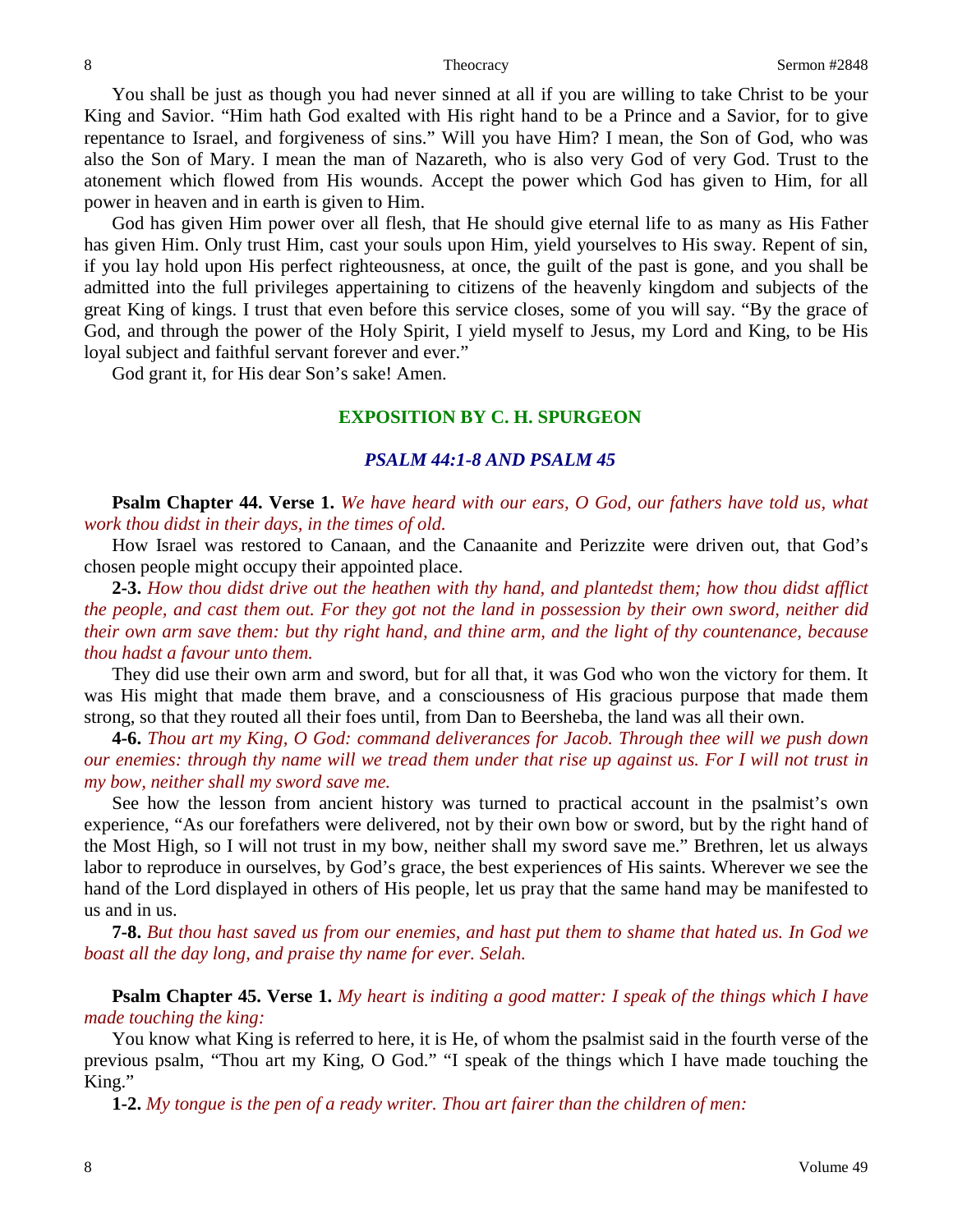The psalmist writes as if he had been actually looking upon Him. Faith has a wonderful realizing power, and when the soul is deeply meditative, it seems to be full of eyes, "'Thou art fairer than the children of men.' Though You are one of them, yet You are fairer than all the rest of them. There is a beauty about You, O Lord, that is not to be perceived in the brightest and best of the sons of Adam!"

**2-5.** *Grace is poured into thy lips: therefore God hath blessed thee for ever. Gird thy sword upon thy thigh, O most mighty, with thy glory and thy majesty. And in thy majesty ride prosperously because of truth and meekness and righteousness, and thy right hand shall teach thee terrible things. Thine arrows are sharp in the heart of the king's enemies; whereby the people fall under thee.*

There is no other conqueror who is equal to Christ, whether He smites with His sword His foes who are near at hand, or shoots His arrows from His bow at those who are far away. Whether the Gospel is preached to us who have long heard it, or is proclaimed to the heathen in distant lands, it has the same almighty power in it to work the glorious purposes of God's grace.

**6-7.** *Thy throne, O God, is for ever and ever: the scepter of thy kingdom is a right scepter. Thou lovest righteousness, and hatest wickedness: therefore God, Thy God, hath anointed thee with the oil of gladness above thy fellows.*

Note the connection here between God and man, the very same Person, who is addressed as God, is also spoken of as anointed by God above His fellows. God and yet man art thou, O blessed Jesus Christ! Thou art very God of very God, yet just as truly man—the God-man, the Mediator between God and man.

**8-10.** *All thy garments smell of myrrh, and aloes, and cassia, out of the ivory palaces, whereby they have made thee glad. King's daughters were among thy honourable women: upon thy right hand did stand the queen in gold of Ophir. Hearken, O daughter, and consider,—*

Listen, each one of you who are a part of this matchless bride of Christ, you who are part of her whom Christ has looked upon with infinite and eternal love, "Hearken, O daughter, and consider,"—

**10.** *And incline thine ear; forget also thine own people, and thy father's house;*

God's message to His people in the world today is just what it was when the Spirit bade Paul write to the Corinthians, "Come out from among them, and be ye separate, saith the Lord, and touch not the unclean thing; and I will receive you, and will be a Father unto you, and ye shall be my sons and daughters, saith the Lord almighty."

**11.** *So shall the king greatly desire thy beauty: for he is thy Lord; and worship thou him.*

Our Savior is our King, and He must be both loved and adored, "He is thy Lord; and worship thou him."

**12.** *And the daughter of Tyre shall be there with a gift; even the rich among the people shall entreat thy favor.*

When Christ's church really has her Lord in the midst of her, and when she is strong in the power of His might, there will never be any lack of wealth for the carrying on of His cause, "Even the rich among the people shall entreat thy favor."

**13.** *The king's daughter is all glorious within:*

Other daughters are often far too glorious without, but that is the best beauty which is inward, "The king's daughter is all glorious within:"

**13-16.** *Her clothing is of wrought gold. She shall be brought unto the king in raiment of needlework: the virgins her companions that follow her shall be brought unto thee. With gladness and rejoicing shall they be brought: they shall enter into the king's palace. Instead of thy fathers shall be thy children,—*

We often see the hoary head laid low, and the ripe saint taken home to heaven, but the ranks of Christ's retinue are not thereby thinned, for the sons shall stand in the place of their sires. God be thanked for this cheering promise, "Instead of thy fathers shall be thy children,"—

**16-17.** *Whom thou mayest make princes in all the earth. I will make thy name to be remembered in all generations: therefore shall the people praise thee for ever and ever.*